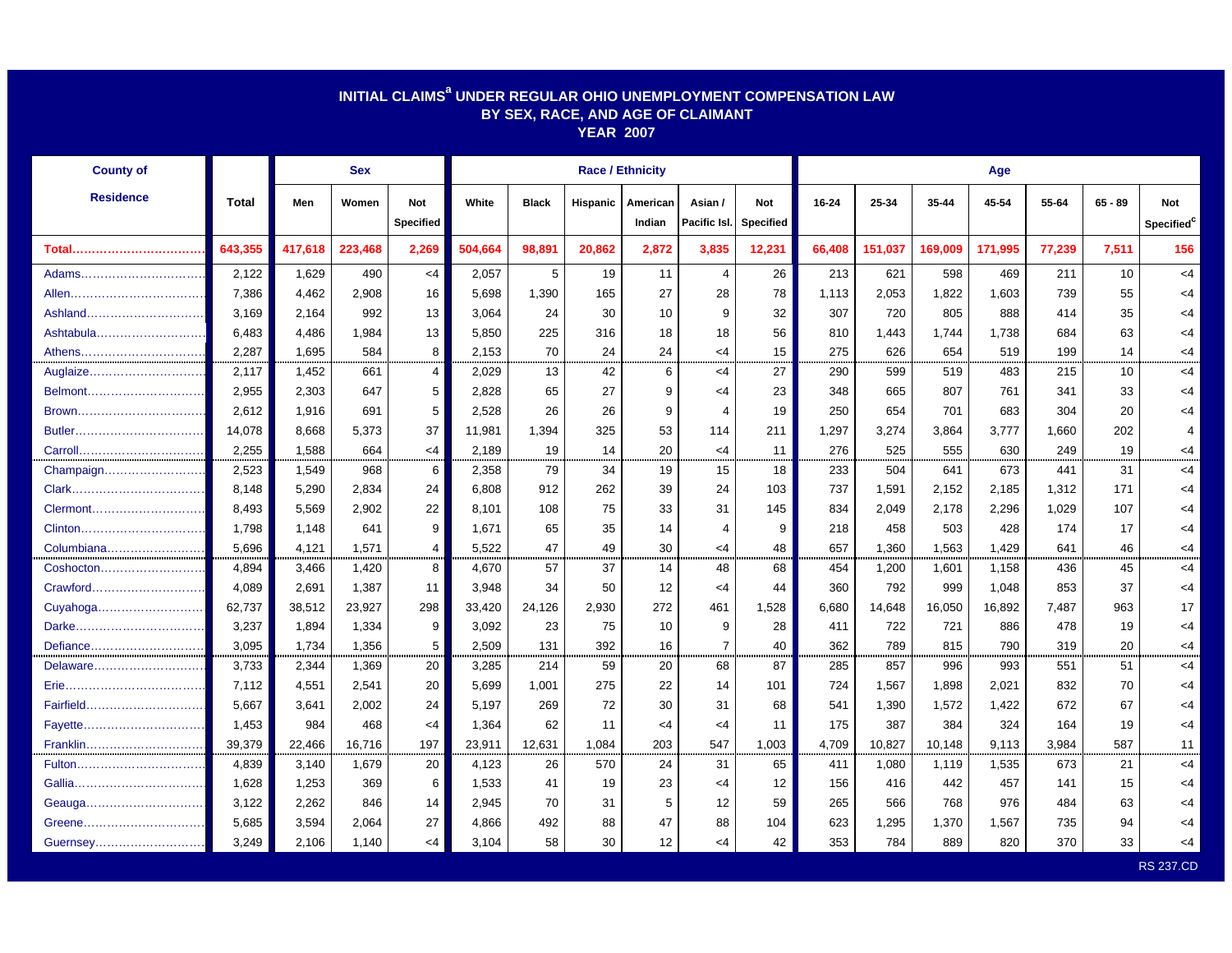## **INITIAL CLAIMSa UNDER REGULAR OHIO UNEMPLOYMENT COMPENSATION LAW BY SEX, RACE, AND AGE OF CLAIMANT YEAR 2007**

| <b>County of</b> |              | <b>Sex</b> |        |                  |        |              | <b>Race / Ethnicity</b> |                |                |                        | Age   |       |           |        |       |                |                        |  |
|------------------|--------------|------------|--------|------------------|--------|--------------|-------------------------|----------------|----------------|------------------------|-------|-------|-----------|--------|-------|----------------|------------------------|--|
| <b>Residence</b> | <b>Total</b> | Men        | Women  | <b>Not</b>       | White  | <b>Black</b> | Hispanic                | American       | Asian /        | <b>Not</b>             | 16-24 | 25-34 | $35 - 44$ | 45-54  | 55-64 | $65 - 89$      | <b>Not</b>             |  |
|                  |              |            |        | <b>Specified</b> |        |              |                         | Indian         |                | Pacific Isl. Specified |       |       |           |        |       |                | Specified <sup>c</sup> |  |
| Hamilton         | 28,414       | 15,880     | 12,381 | 153              | 14,666 | 12,459       | 417                     | 88             | 171            | 613                    | 3,339 | 7,227 | 7,145     | 7,124  | 3,111 | 460            | 8                      |  |
| Hancock          | 3,786        | 2,150      | 1,629  | $\overline{7}$   | 3,409  | 94           | 206                     | 12             | 22             | 43                     | 463   | 941   | 947       | 947    | 448   | 40             | $<$ 4                  |  |
| Hardin           | 1,699        | 1,027      | 668    | 4                | 1,635  | 12           | 24                      | 11             | $<$ 4          | 15                     | 230   | 381   | 413       | 436    | 221   | 18             | $<$ 4                  |  |
| Harrison         | 881          | 635        | 244    | $<$ 4            | 847    | 20           | 5                       | <4             | $<$ 4          | 6                      | 88    | 207   | 193       | 267    | 119   | $\overline{7}$ | $<$ 4                  |  |
| Henry            | 3,280        | 2,112      | 1,161  | $\overline{7}$   | 2,835  | 28           | 349                     | 23             | 4              | 41                     | 394   | 851   | 888       | 796    | 331   | 20             | <4                     |  |
| Highland         | 2,354        | 1,552      | 797    | 5                | 2,242  | 48           | 41                      | 6              | $<$ 4          | 15                     | 293   | 547   | 657       | 558    | 258   | 41             | <4                     |  |
| Locking          | 1,927        | 1,426      | 499    | $<$ 4            | 1,879  | 21           | 10                      | 8              | $<$ 4          | 9                      | 232   | 483   | 525       | 492    | 181   | 14             | $<$ 4                  |  |
| Holmes           | 944          | 632        | 310    | $\leq 4$         | 900    | $\leq 4$     | 21                      | 5              | $<$ 4          | 15                     | 152   | 218   | 239       | 215    | 105   | 15             | $<$ 4                  |  |
| Huron            | 7,357        | 4,917      | 2,418  | 22               | 6,727  | 104          | 387                     | 37             | 19             | 83                     | 816   | 1,782 | 1,917     | 1,890  | 911   | 41             | $<$ 4                  |  |
| Jackson          | 3,009        | 1,972      | 1,031  | 6                | 2,903  | 23           | 37                      | 13             | 4              | 29                     | 349   | 830   | 852       | 693    | 264   | 21             | $<$ 4                  |  |
| Jefferson        | 3,156        | 2,296      | 849    | 11               | 2,864  | 214          | 27                      | 17             | $<$ 4          | 32                     | 397   | 773   | 797       | 795    | 355   | 39             | $\leq$ 4               |  |
|                  | 3,022        | 1,977      | 1,037  | 8                | 2,905  | 26           | 24                      | 33             | 5              | 29                     | 293   | 656   | 705       | 826    | 493   | 49             | $<$ 4                  |  |
|                  | 10,591       | 7,297      | 3,249  | 45               | 9,464  | 408          | 469                     | 34             | 49             | 167                    | 944   | 2,224 | 2,750     | 3,017  | 1,474 | 179            | $<$ 4                  |  |
| Lawrence         | 1.619        | 1.195      | 420    | 4                | 1.539  | 28           | 29                      | 11             | $<$ 4          | $12 \overline{ }$      | 199   | 448   | 476       | 373    | 109   | 14             | <4                     |  |
| Licking          | 7,382        | 4,475      | 2,883  | 24               | 6,850  | 235          | 72                      | 37             | 80             | 108                    | 711   | 1,623 | 1,951     | 2,024  | 963   | 108            | $<$ 4                  |  |
| Logan            | 2,165        | 1,387      | 775    | $<$ 4            | 2,045  | 57           | 22                      | 6              | 9              | 26                     | 261   | 550   | 523       | 555    | 243   | 32             | $<$ 4                  |  |
| Lorain           | 20,943       | 14,104     | 6,746  | 93               | 16,424 | 2,145        | 1,800                   | 102            | 64             | 408                    | 1,923 | 4,920 | 5,729     | 5,762  | 2,421 | 185            | $<$ 4                  |  |
| Lucas            | 42,869       | 28,327     | 14,378 | 164              | 27,351 | 11,043       | 3,035                   | 146            | 367            | 927                    | 3,884 | 9,464 | 11,068    | 12,687 | 5,378 | 387            | $<$ 4                  |  |
| Madison          | 1,342        | 889        | 447    | 6                | 1,250  | 52           | 11                      | 6              | $\leq$ 4       | 21                     | 160   | 296   | 347       | 349    | 166   | 24             | $<$ 4                  |  |
| Mahoning         | 14,925       | 9,249      | 5,617  | 59               | 10,751 | 3,200        | 619                     | 40             | 42             | 273                    | 1,727 | 3,540 | 3,694     | 4,057  | 1.711 | 193            | $<$ 4                  |  |
| Marion           | 3,147        | 2,001      | 1,127  | 19               | 2,881  | 135          | 48                      | 16             | $\overline{4}$ | 63                     | 389   | 760   | 848       | 743    | 378   | 29             | $<$ 4                  |  |
|                  | 8,937        | 6,619      | 2,287  | 31               | 8,411  | 120          | 149                     | 44             | 34             | 179                    | 732   | 1,863 | 2,399     | 2,580  | 1,270 | 92             | $<$ 4                  |  |
| Meigs            | 1,677        | 1,388      | 286    | $<$ 4            | 1,642  | 11           | 9                       | 9              | $<$ 4          | 6                      | 198   | 449   | 505       | 392    | 127   | 6              | $<$ 4                  |  |
| Mercer           | 1,345        | 894        | 451    | $<$ 4            | 1,289  | $\leq 4$     | 36                      | $\overline{7}$ | 4              | 7                      | 206   | 302   | 305       | 330    | 188   | 14             | <4                     |  |
| Miami            | 5,486        | 3,436      | 2,029  | 21               | 5,058  | 236          | 86                      | 20             | 24             | 62                     | 572   | 1,271 | 1,436     | 1,483  | 650   | 73             | $<$ 4                  |  |
| Monroe           | 793          | 608        | 183    | $<$ 4            | 775    | <4           | 4                       | 6              | $<$ 4          | 8                      | 109   | 166   | 227       | 194    | 94    | <4             | <4                     |  |
| Montgomery       | 32,365       | 19,336     | 12,878 | 151              | 20,323 | 10,455       | 482                     | 105            | 337            | 663                    | 3,141 | 7,871 | 8,957     | 8,363  | 3,638 | 390            | 5                      |  |
| Morgan           | 1,229        | 993        | 234    | $<$ 4            | 1,099  | 93           | 8                       | 11             | $\leq$ 4       | 18                     | 156   | 310   | 308       | 313    | 140   | <4             | <4                     |  |
| Morrow           | 1,905        | 1,342      | 560    | <4               | 1,844  | 5            | 14                      | 5              | 6              | 31                     | 193   | 460   | 474       | 504    | 251   | 22             | <4                     |  |
| Muskingum        | 8,916        | 5,455      | 3,452  | 9                | 8,320  | 406          | 44                      | 21             | 30             | 95                     | 661   | 2,074 | 2,841     | 2,273  | 991   | 75             | <4                     |  |
| Noble            | 1,148        | 886        | 259    | <4               | 1,096  | $<$ 4        | 16                      | 16             | $<$ 4          | 16                     | 112   | 238   | 269       | 334    | 188   | 7              | <4                     |  |

**2.**